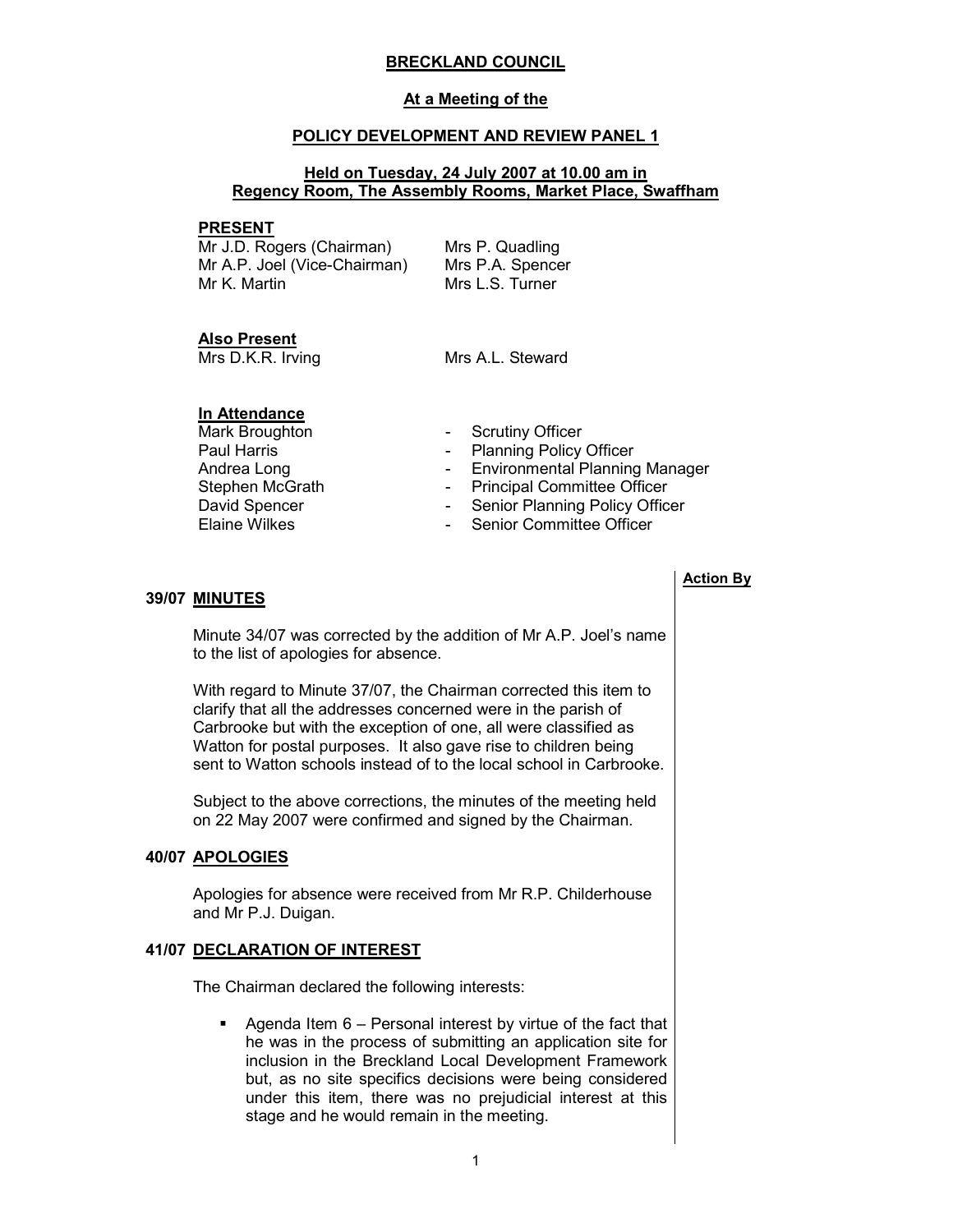■ Agenda item 7 – Personal interest by virtue of his position as Vice-Chairman of the County Council's Planning Regulatory Committee governing waste and minerals.

### 42/07 NON-MEMBERS WISHING TO ADDRESS THE MEETING

The following Members were in attendance:

- Mrs A. Steward Executive Member for Housing and Planning.
- Mrs D. Irving

### 43/07 BRECKLAND LOCAL DEVELOPMENT FRAMEWORK PROGRESS REPORT AND UPDATE ON RECENT BEST PRACTICE AND ADVICE (AGENDA ITEM 6)

 The Principal Planning Officer presented the report, which informed Members of progress on the Breckland Local Development Framework (LDF) and the latest best practice and advice on how to prepare the LDF and the new spatial planning agenda. Additionally, the report assessed Breckland's progress on its LDF in relation to surrounding authorities. The report also re-affirmed the key tests to which every LDF, including Breckland's, would be subject through the independent Examination process and drew out examples from those authorities who had so far failed to deliver a sound LDF.

The fact that guidance accompanying the 2004 Planning Act was continuing to evolve had impinged on progress of the LDF and there was a requirement to incorporate spatial planning within the LDF. This was a new element, moving away from the solely landuse planning approach which had previously underpinned the Local Plan system. In essence, spatial planning involved:

- Integrating policies for the development and use of land with other policies and programmes
- Having a vision based on sound evidence, local distinctiveness and community objectives
- Recognising the LDF is not exclusively a technical planning document but the local authority's central delivery document, alongside the Sustainable Community Strategy
- § Having aspirations for communities but also having a realistic and clear delivery framework

Breckland's spatial planning would be informed by the Regional Spatial Strategy (RSS), the adoption of which would be delayed until autumn 2007 at the earliest to allow further time for impact assessments on European Habitats in the Region (a process known as Appropriate Assessment). This work would be critical to the Breckland context given the proximity of European Habitats to Thetford and that Breckland would need the clarity of the Regional Appropriate Assessment to advance its own LDF.

It was explained that, although the authority was in the third year of the new system and it was appreciated that there was some anxiety over the time being taken to produce the LDF,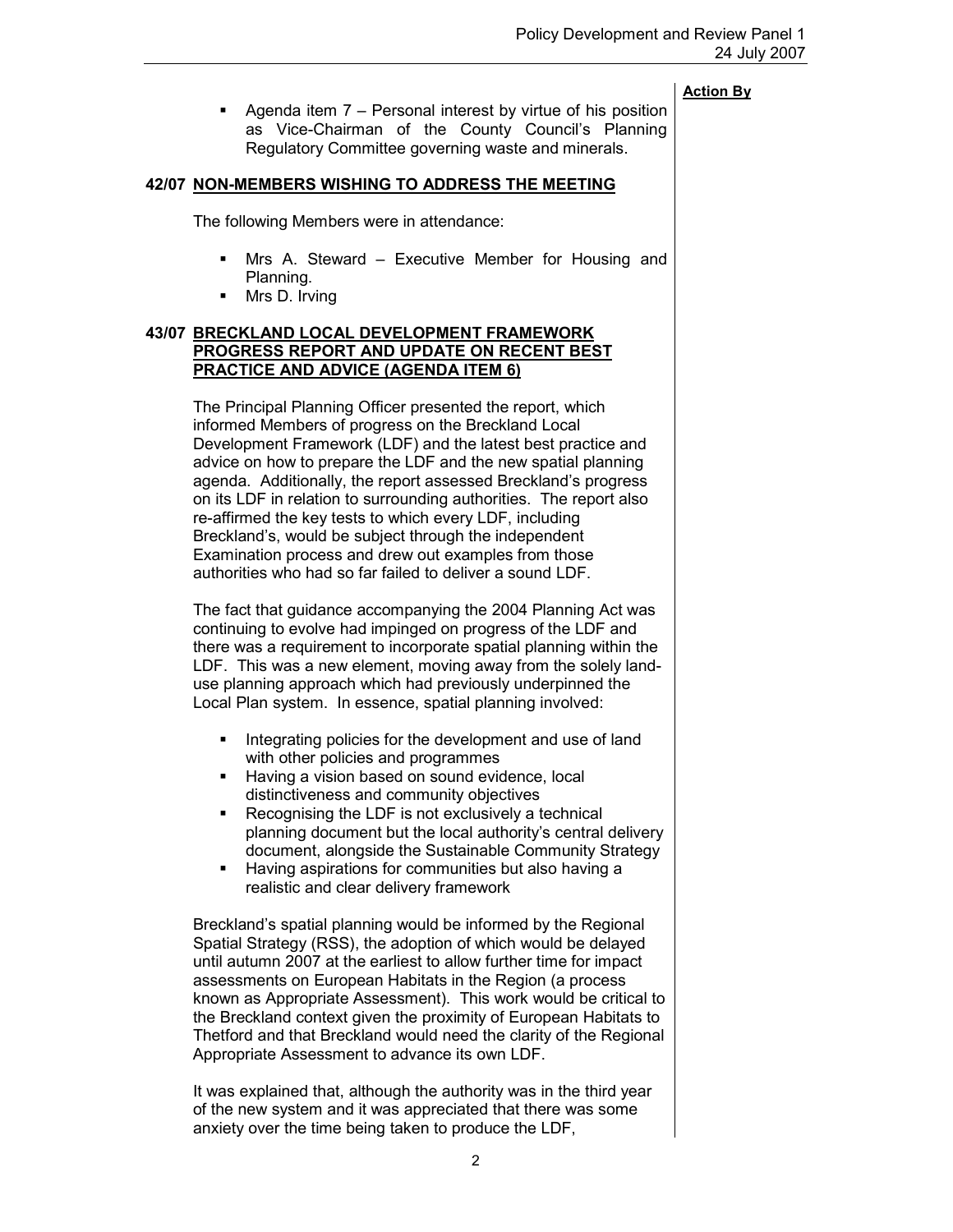nevertheless Breckland was making reasonable progress in the local context and there were a number of factors which had influenced the position and needed to be taken into account. These included:

- Delays to the Regional Spatial Strategy (RSS), as mentioned above.
- Evolving Government guidance since the introduction of the Regulations to the new 2004 Planning Act resulting in a shift of emphasis towards the development of more detailed and site specific Core Strategies within the LDF, where previously the advice proposed a more strategic and visionary approach to the LDF, where much of the detail would have been delegated to into site specific documents, area action plans and other supplementary documents.
- Developing and maintaining an up-to-date evidence base to meet new requirements. Breckland had made considerable progress in producing the required evidence base but there was a need now to update parts of that to meet the latest Government guidance (i.e. Appropriate Assessment). The volume of work necessary to satisfy the Appropriate Assessment was considerable and various research projects were under way involving the RSPB and Forestry Commission.
- The LDF would become a key delivery mechanism for the Sustainable Community Strategy. The Breckland Local Strategic Partnership (LSP) had committed to the refresh of the existing Community Strategy into a Sustainable Community Strategy by early 2008. The preparation of both the LDF and the Sustainable Community Strategy needed to be closely aligned and to share a joint evidence base on the characteristics of the area. A temporary Research Officer post was therefore to be appointed for a three-month contract over the summer to refine and update existing evidence collated to date.
- Staff turnover and resource was a critical element. The core team delivering the LDF consisted of two full-time officers, supported by the Environmental Planning Officer. Two planning policy officers had left the team over the last five months due to promotion, which reflected the current competitive market for planners. Recruitment and retention of planners was therefore an issue of risk to delivering the LDF.

These key factors were reflected in the timetable for the preparation of the LDF, as set out in the report.

Latest best practice and advice resulting from earlier LDF submissions by other authorities around the country showed that: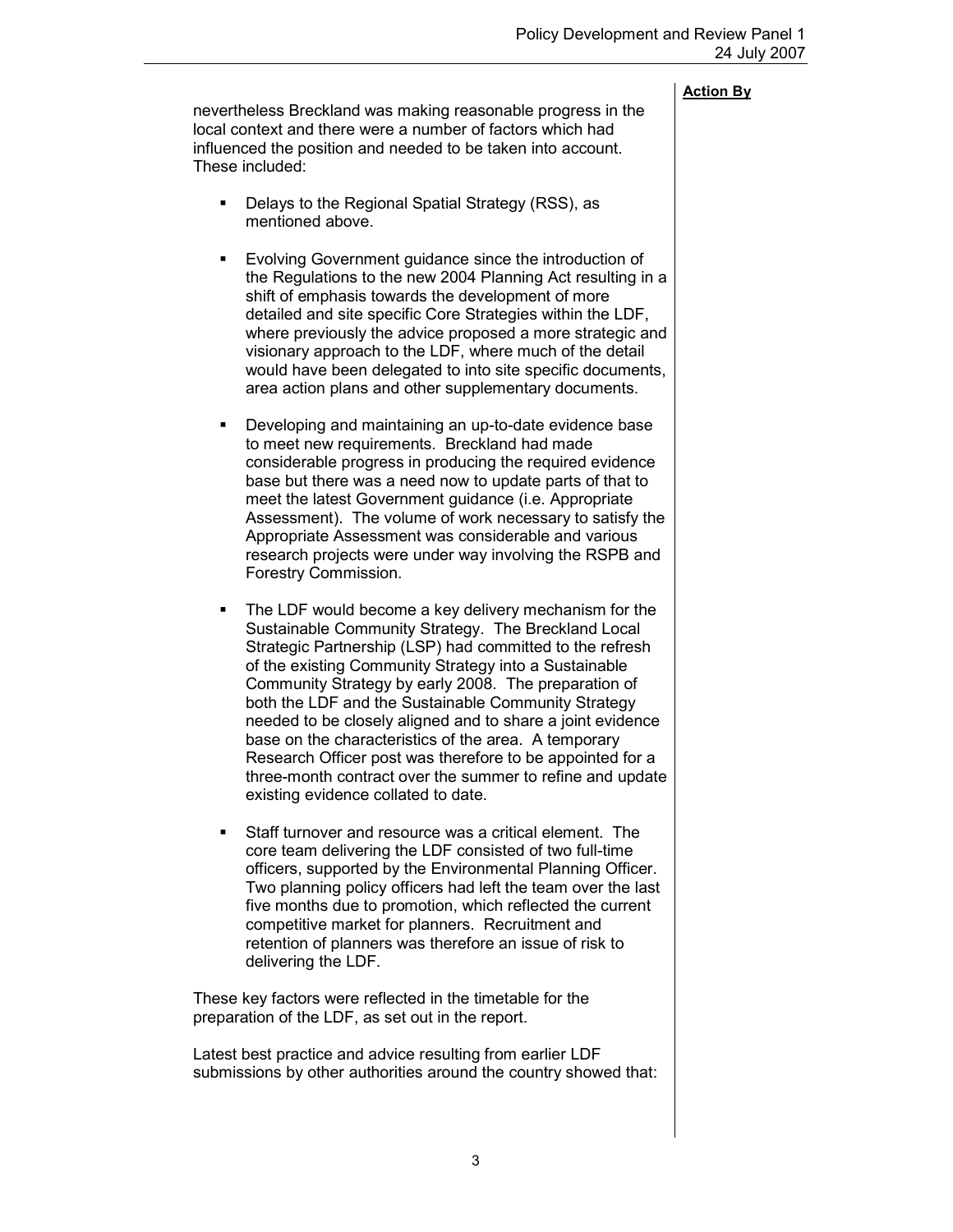|              |                                                                                                                                                                                                                                                                                                                                                                                                                                                                                                                                                                                                                                                                                                                                    | <b>Action By</b> |
|--------------|------------------------------------------------------------------------------------------------------------------------------------------------------------------------------------------------------------------------------------------------------------------------------------------------------------------------------------------------------------------------------------------------------------------------------------------------------------------------------------------------------------------------------------------------------------------------------------------------------------------------------------------------------------------------------------------------------------------------------------|------------------|
| ٠            | Evidence needed to be submitted with the document, not<br>hastily prepared as an afterthought once the document had<br>been written.                                                                                                                                                                                                                                                                                                                                                                                                                                                                                                                                                                                               |                  |
| ٠            | Core strategies needed to add a local dimension to<br>regional or national guidance and policy.                                                                                                                                                                                                                                                                                                                                                                                                                                                                                                                                                                                                                                    |                  |
| ٠            | Spatial planning needed to be included; delivery was as<br>critical as the use of land.                                                                                                                                                                                                                                                                                                                                                                                                                                                                                                                                                                                                                                            |                  |
| п            | Core Strategies should pinpoint specific sites rather than<br>suggest general aspirations.                                                                                                                                                                                                                                                                                                                                                                                                                                                                                                                                                                                                                                         |                  |
| п            | Self-assessment should be a continual part of the process,<br>not an add-on at the end.                                                                                                                                                                                                                                                                                                                                                                                                                                                                                                                                                                                                                                            |                  |
|              | Breckland was addressing the lessons learnt by other authorities.                                                                                                                                                                                                                                                                                                                                                                                                                                                                                                                                                                                                                                                                  |                  |
|              | The report also outlined the responses received to the LDF<br>Development Choices consultation. In summary, the consultation<br>was successful in providing additional detail on choices around the<br>development strategy and the responses would enable the<br>production of a more responsive and deliverable LDF.                                                                                                                                                                                                                                                                                                                                                                                                             |                  |
| endorsement. | The consultation revealed that the strategy options and level of<br>development earmarked for the towns was on the right lines and<br>deliverable. There was a need to look more closely at<br>Attleborough and its transport issues and the presence of<br>European habitats close to Thetford. There was widespread<br>agreement that the LDF needed to look beyond 2021 to 2026 to<br>ensure housing was delivered and there was long-term certainty<br>about where development will occur. Options regarding reducing<br>the density of developments in the villages to as low as 22 homes<br>per hectare (9 per acre) and increasing parking in residential<br>areas to reflect local circumstances also received significant |                  |
|              | Further work and more evidence was clearly needed around which<br>villages should be identified as 'Local Service Centres' and how<br>the LDF was going to address concerns about rural housing<br>needs. A number of alternative Local Service Centre villages<br>have been suggested (i.e. Bawdeswell, Shropham, Litcham) and<br>this was balanced by comments in support of protecting the rural<br>areas and limiting new development. In conclusion, the<br>consultation did not reveal any major showstoppers at this stage<br>which would prevent the delivery of a development strategy in                                                                                                                                 |                  |

The following were the 'tests of soundness' that would be examined by the Planning Inspectorate against the Core Strategy and Development Control Policies document when it was submitted to the Secretary of State:

broad alignment with that which was consulted on.

1 How the proposed change relates to the core strategy (unless it is the core strategy development plan document).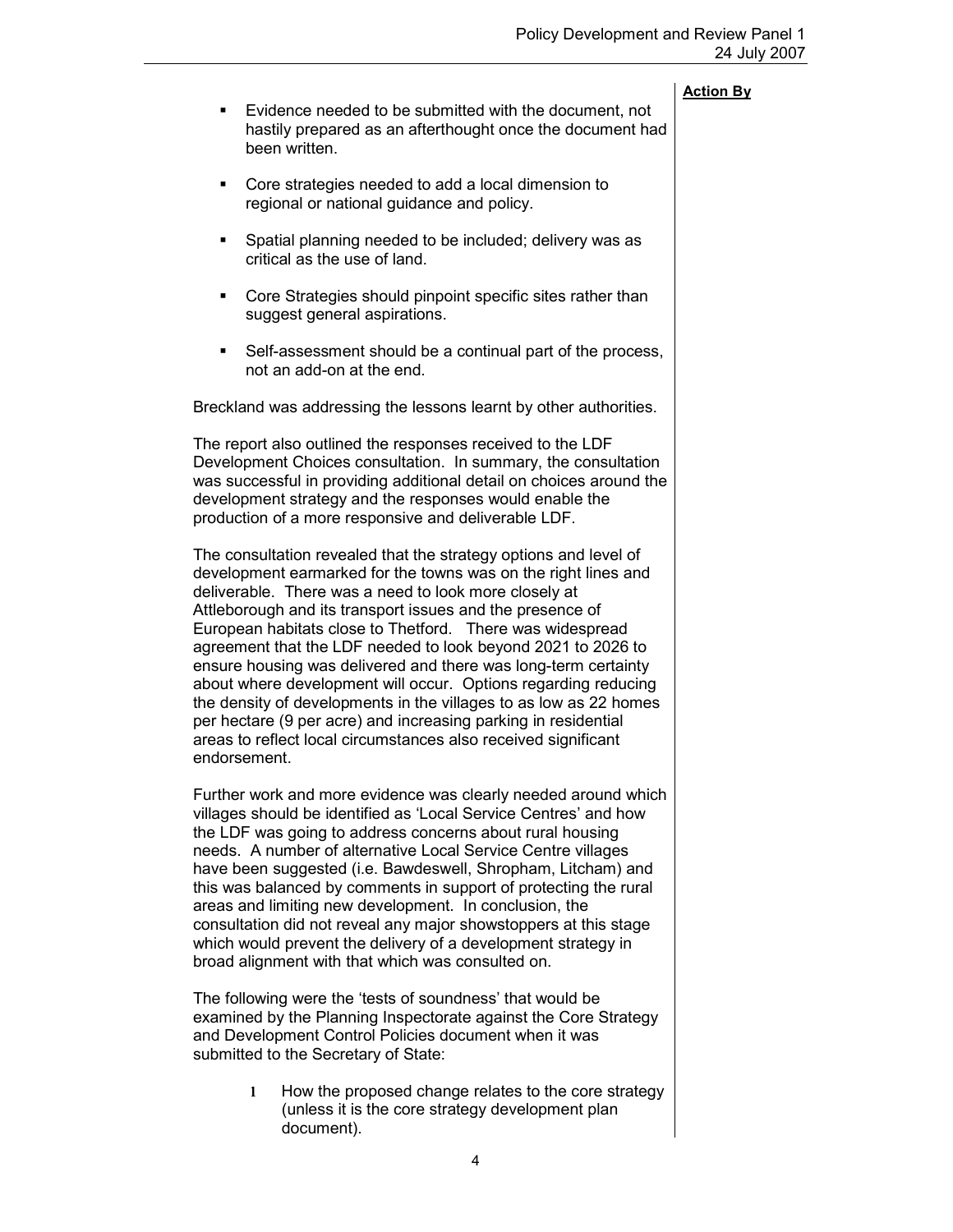- 2 How it related to the Community Strategy.
- 3 Whether it would be in general conformity with the Regional Spatial Strategy and be consistent with national planning policy.
- 4 Whether it was consistent with any other development plan document.
- 5 Whether it was consistent with other relevant plans and strategies which would affect the delivery of the policies in the plan, e.g. local transport plans.
- 6 Whether it had any environmental, economic or social implications that had not already been covered in the sustainability appraisal.
- 7 Whether the proposed change required the preparation of a revised sustainability appraisal; if so whether this had been done or, if not, how it was to be done.
- 8 What further consultation had been undertaken by the local planning authority in accordance with the Statement of Community Involvement.

Failure to submit a 'sound' document could result in either a binding Inspector's Report with fundamental changes, or a Direction that the authority prepares, at its own expense, another document for submission.

The proposed timetable for Breckland's LDF provided for:

- The adoption of the Core Strategy and Development Control Policies document by early 2009.
- The adoption Site Specifics document by end of 2010.
- The adoption of a Thetford Area Action Plan by end of 2010.

A copy of the revised timetable as tabled at the meeting is appended to these minutes.

A member asked whether there would be a policy gap between the expiration of the existing Local Plan in September this year and the adoption of the LDF. In reply, the Environmental Planning Manager explained that there was a mechanism in place to extend the use of planning policies for Development Control decisions. The Government was also encouraging the use of national planning guidance. Guidance was still being obtained on what was needed in this regard and a further report would be brought to the Panel at a future date. It was stressed, however, that there would not be a 'policy gap' and that there would be a policy framework to enable planning applications to be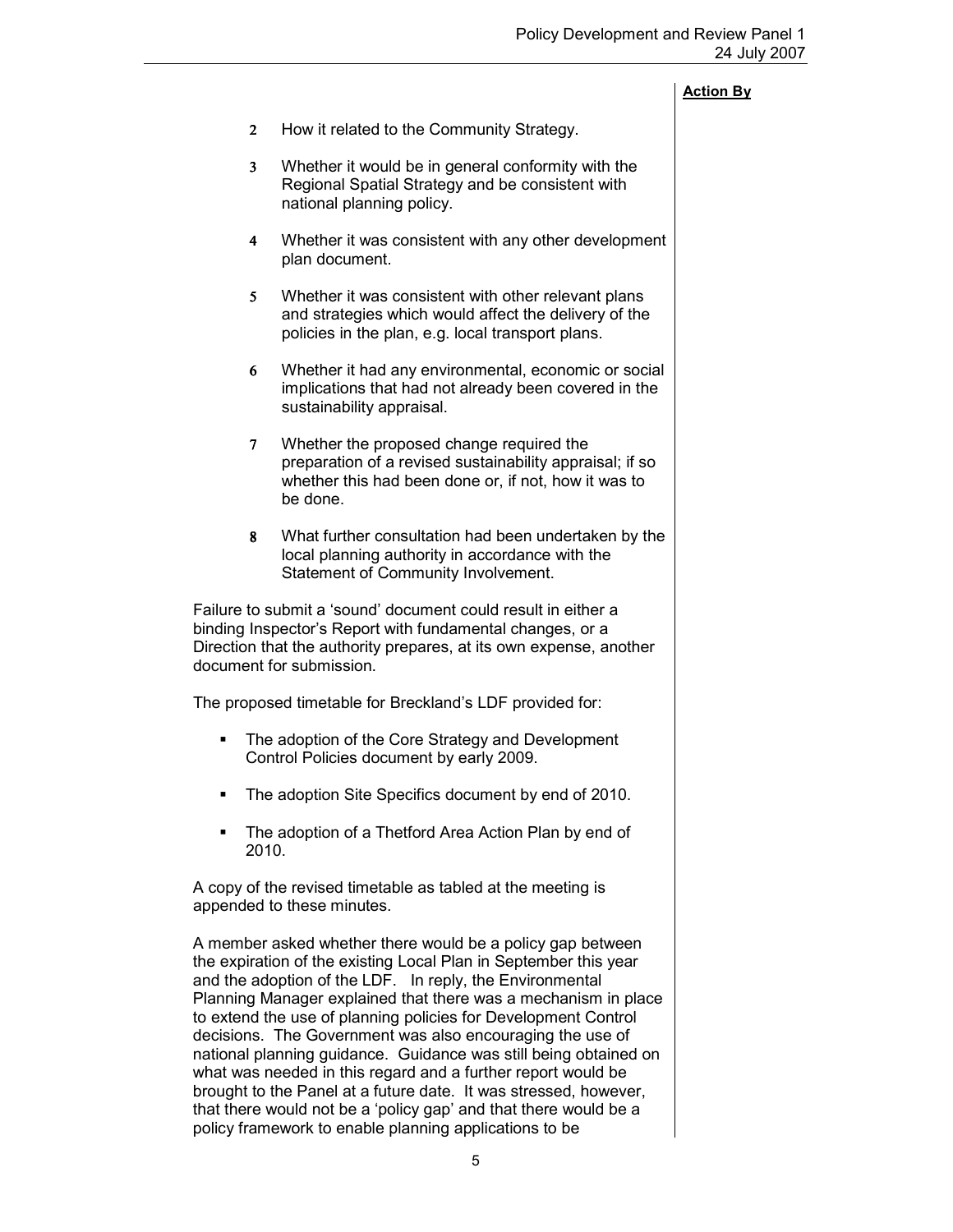determined. This would be achieved through the use of existing Local Plan policies that were still relevant combined with national planning guidance where this superseded existing policies.

The Environmental Planning Manager added that many authorities were in the same position as Breckland, some of whom had much older Local Plans than Breckland's. She also explained that while it would be possible to write some interim policies should it be felt necessary, they would, however, be given no weight by the Planning Inspectorate.

Another question concerned national policy guidance placing responsibility on local authorities to determine development on flood plains. The Environmental Planning Manager replied that the Council had carried out a flood risk assessment and that this was in the process of being re-assessed in the light of new guidance issued last year. However, some issues with flood plains concerned not so much their being built upon but more in relation to the fact that flood defences were not put in place in conjunction with such development. A key issue for authorities, therefore, was how to put in and manage appropriate protection measures. The view had also been taken not to permit developments in core river valleys.

The Environment Agency had been given a strengthened consultative role and a local authority would have to give very good reasons should it want to grant permission for development on a flood plain against the advice of the Environment Agency.

It was suggested it would be helpful for all members to have a copy plan of flood plains in their areas which could be used for reference purposes in their constituency roles. The Environmental Planning Manager agreed this was something that could be provided once the latest information was to hand.

A member drew attention to the issue of Thetford Growth Point Status and asked about the relationship between the various working and consultative groups and this Panel.

The Environmental Planning Manager explained that she was involved with all the groups to provide continuity with the LDF and the wider planning policy team to ensure emerging policies were complementary. The role of the Thetford Growth Point Status groups included wider funding issues.

The importance of close working between all the relevant agencies was endorsed by the Executive Member for Housing and Planning.

With regard to Local Service Centres, the Chairman highlighted the status of Carbrooke, which he felt was as large, if not larger, than some of the other villages identified for Local Service Centre classification. It was explained that the villages mentioned in the report were examples only at this stage and that more work was being done in this area. A report would be made to the Panel in due course.

Action By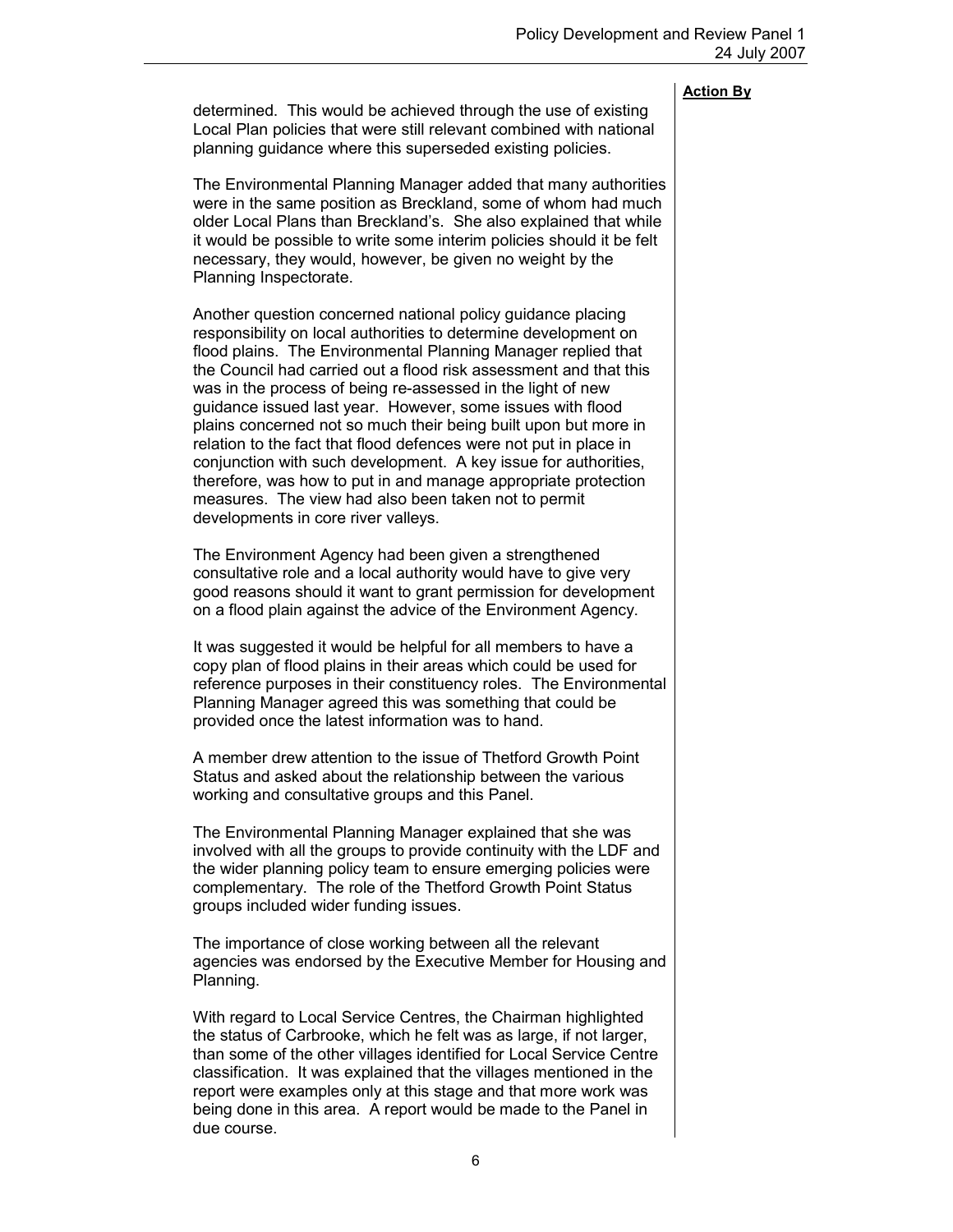So far as public consultation on progress of the LDF was concerned, it was confirmed that more and better use of communications media, including Breckland Voice and the use of newsletters, was being planned to keep members and the public informed of issues and progress with the LDF.

The Executive Member added that the issue of resources was also being addressed and other avenues of assistance being utilised wherever possible, including closer working with the County Council.

In response to a question about how other neighbouring authorities' LDF programmes affected Breckland, it was explained that two-way consultation would take place to ensure each was aware of the other's policies and programme etc.

In concluding the item, the Chairman thanked the officers for their attendance and it was

RESOLVED that the report be noted.

### 44/07 NORFOLK MINERALS AND WASTE DEVELOPMENT FRAMEWORK - DRAFT CORE STRATEGY AND POLICIES - ISSUES AND OPTIONS MAY 2007 (AGENDA ITEM 7)

 The Principal Planning Officer presented the report, which summarised details of the content of the recent draft Norfolk Minerals and Waste Development Framework (NMWDF) prepared by the County Council and the subject of consultation. As the Local Planning Authority, it was important that Breckland Council was aware of the County's plans for minerals and waste and how this affected Breckland's LDF Strategy, policies and sites.

The NMWDF was due to be adopted by April 2009. The NMWDF had two functions: (1) to plan for how much waste was produced in the County and how it was dealt with, and (2) how much mineral extraction was needed to meet the scale of proposed growth (both in terms of population growth and new homes and infrastructure). Like the Breckland LDF, the County NMWDF would include a separate Site Specifics document outlining the proposed sites for mineral extraction and waste processing and a draft of this document was due in spring 2008.

Key issues highlighted in the NMWDF were:

- Ensuring sufficient and adequate provision of minerals and waste
- Reduce the transport impact of minerals and waste
- Protect the environment
- Reduce climate gases arising from minerals and waste developments
- Promote employment in minerals and waste
- Reduce health impacts from minerals and waste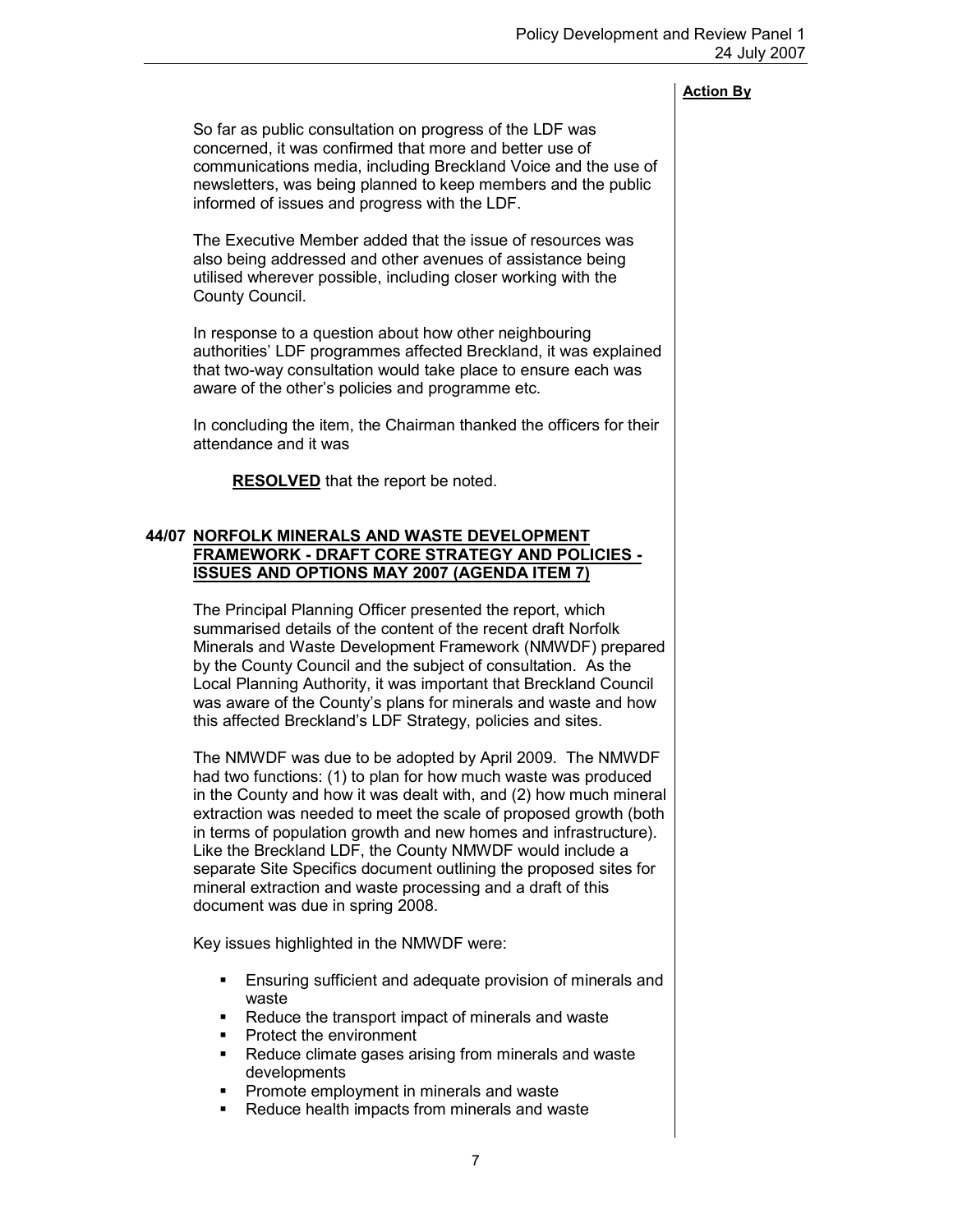Strategy options were:

### Action By

- Focus minerals and waste development to regional centres (Norwich, King's Lynn, Great Yarmouth and Thetford)
- A more decentralised option where other towns in Norfolk would accommodate waste facilities and mineral supply depots
- A localised option, where villages would also form part of the hierarchy and could accommodate local facilities for waste and minerals

So far as minerals were concerned, the supply in Norfolk was varied. National and regional policy expected local authorities to maximise the use of recycled aggregates in building products. The County Council's preferred way forward for minerals included:

- Ensure the County land bank for minerals was above the national requirement
- Require greater use of recycled aggregates in developments
- To ensure minerals are extracted place no restriction on the size of mineral development approval

In addressing waste, the NMWDF proposed to:

- Require developer contributions from waste proposals towards local waste minimisation schemes
- Encourage waste recovery methods dependent on their carbon footprint
- Encourage energy from waste (anaerobic digestion, landfill gas, thermal treatment)
- Only allow for new landfill where capacity fell below a certain threshold

So far as transport issues were concerned, the NMWDF proposed to reduce demand for travel by

- Allocating minerals and waste sites close to the markets they would primarily serve
- Giving priority to sites that had the most potential to enable the use of rail and water-borne freight
- Avoiding minerals and waste developments where road safety and road width (less than 6.1m) were known issues and giving priority to sites that accessed directly on to the designated HGV route hierarchy

With regard to the environment, the County Council was proposing that the balance between environmental protection and the need for mineral and waste development in Norfolk could be achieved as follows:

- o Avoid SSSIs unless there was overriding public interest
- o Avoid regional and local sites of nature conservation/geological value unless the benefits of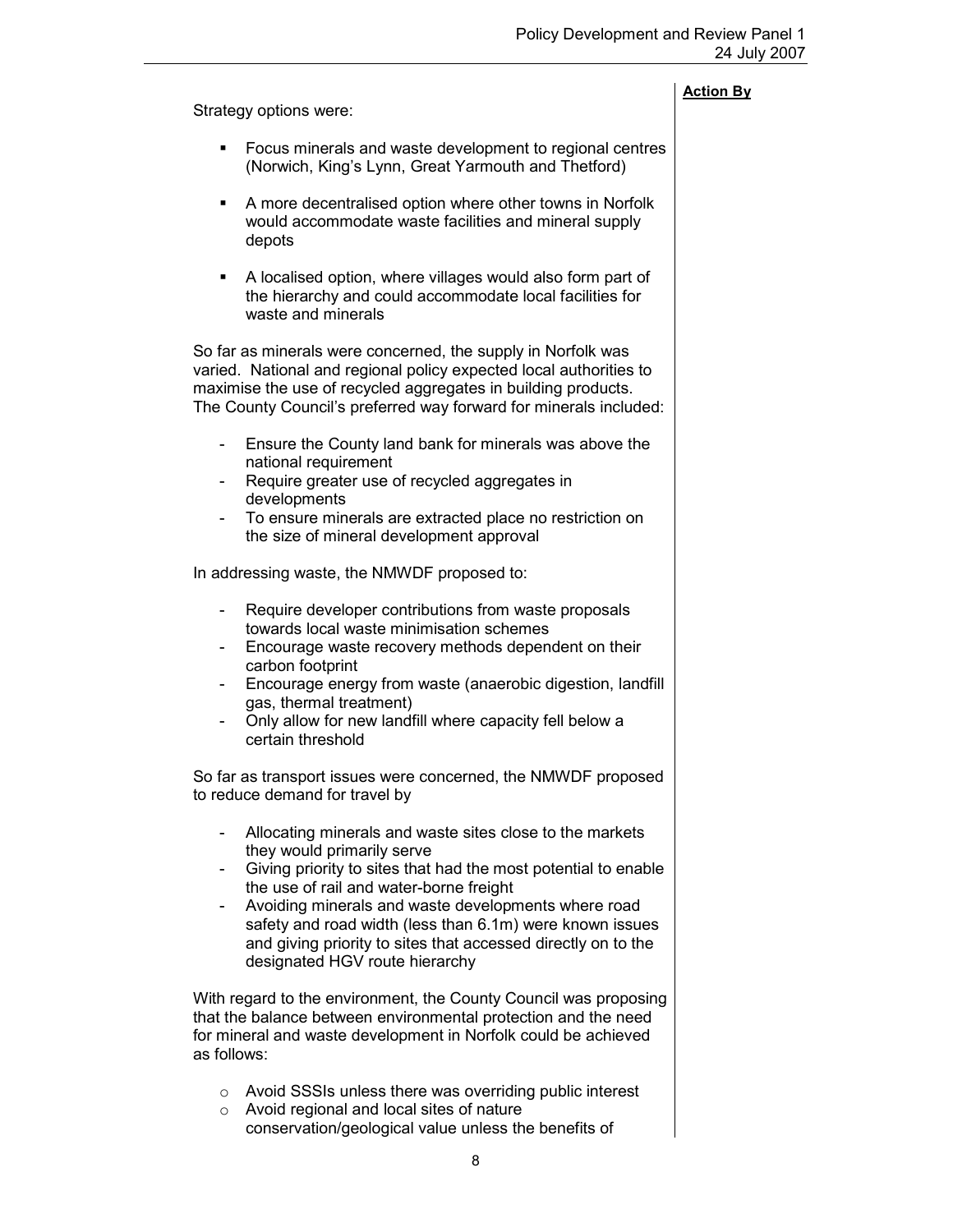development clearly outweighed the impact

- o Do not permit development that would lead to loss of Biodiversity Action Plan habitat or species
- o Development would not be permitted in core river valleys (not defined)
- o Development would not be permitted on Grade 1, 2 and 3a agricultural land
- o Restoration of sites would give priority to biodiversity and landscape enhancement and the creation of ecological networks

An analysis and suggested response to the draft NMWDF was given in Section 6 of the officer's report. In summary, the views were as follows:

### Minerals

- a) To support the County Council's option for a more decentralised approach to mineral development, having particular regard to the proposed scale of growth in Breckland, with particular reference to Thetford, Attleborough and Dereham.
- b) Given the finite amount of developable land available for Thetford, primary mineral extraction close to Thetford would potentially limit the expansion of the town and undermine the Growth Point Status and objective to accelerate housing growth at a sustainable location. The NMWDF needed to recognise this issue.
- c) The vernacular in Breckland was sustained by many local minerals, including flint, chalk and carrstone, some of which were still extracted in Breckland and it was important that future supplies of these materials were recognised and protected in the NMWDF.

### Waste

- a) Noting the need for further capacity and solutions for Thetford and for the Dereham area. On this basis, Breckland would support the County Council's option of a more decentralised approach to waste developments.
- b) Support the options for the proposed waste hierarchy, although more consideration needs to be given to the environmental impact around the thermal treatment of waste. Proposals to reduce landfill and the transportation of waste out of the County should be supported provided there is no net increase in the carbon footprint.
- c) The NMWLDF needed to reflect the role of rural areas as part of the strategy for minerals and waste. In Breckland, parts of isolated former airfields have accommodated minerals developments (aggregate recycling) and waste transfer and sorting operations. The relative remoteness of these sites avoided direct conflict with local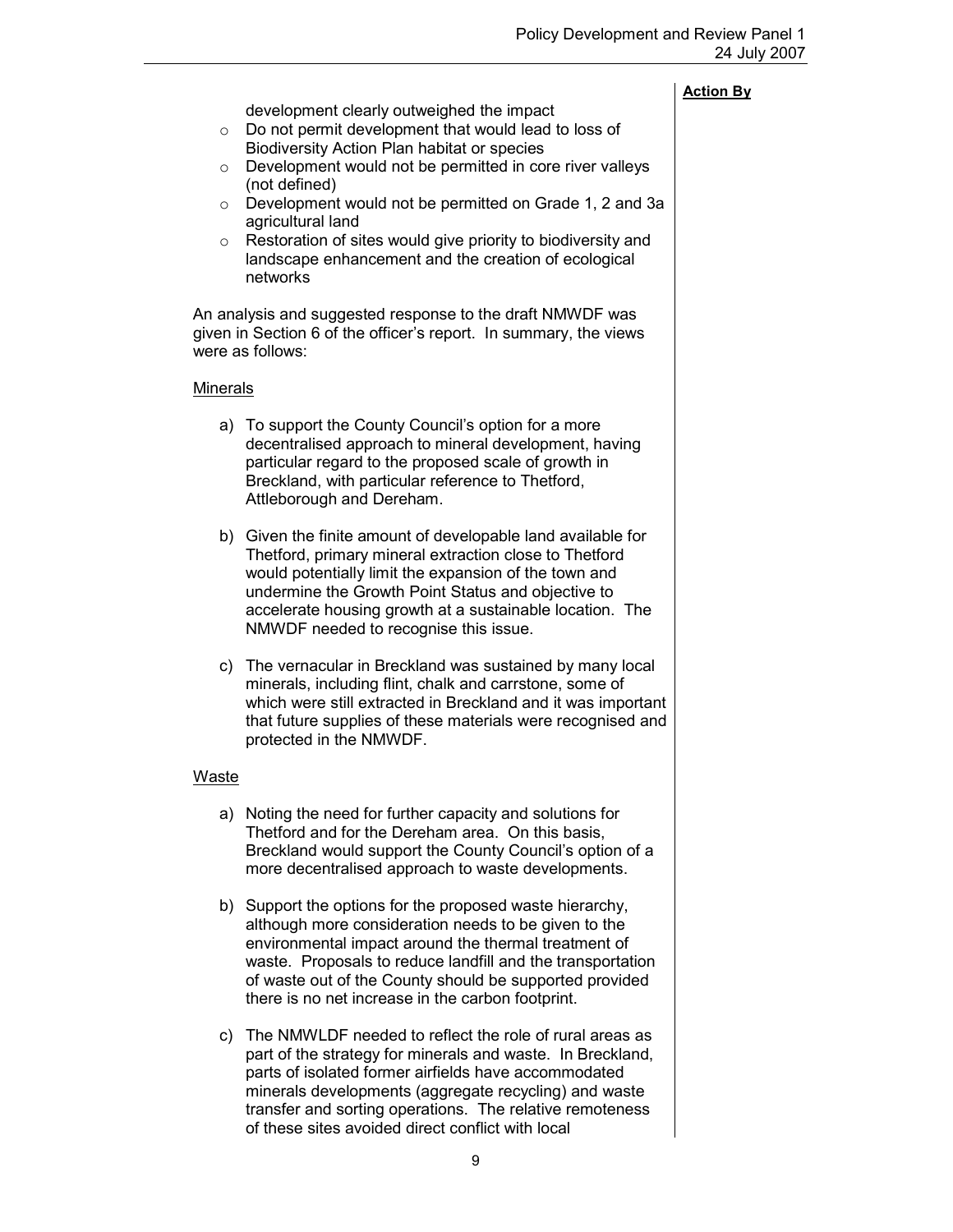communities, although the access to these sites required careful consideration. Additionally, the NMWDF should give greater support to the potential of suitably located agricultural buildings for waste and minerals purposes.

### Environment

- a) The strong emphasis on environmental protection is supported given the significant number of SSSI and local wildlife sites in Breckland. The presence of a large number of international nature conservation sites in Breckland needed to be noted in the NMWDF and addressed through Appropriate Assessment. With regard to river valleys and bearing in mind that a number in Breckland had already been exploited for minerals development, Breckland should strongly support that all river valleys in Breckland are identified as core river valleys and given appropriate protection. This would include the Wensum, Wissey, Nar, Yare, Thet and Little Ouse valleys.
- b) It was noted that the document did not address the issue of nuclear waste. The Panel noted the officers' comments and agreed that the County Council should be asked if it was intended to address the matter in the NMWDF.

RESOLVED that the report be noted and the analysis as set out in section 6 of the report form the basis of the Council's response to the draft Norfolk Minerals and Waste Local Development Framework Issues and Options document.

### 45/07 POSTAL ADDRESSES AT CARBROOKE/WATTON (AGENDA ITEM 8)

 The Scrutiny Officer reported the reply received from Royal Mail on the question raised at the last meeting. The Chairman's comments noted above (minute 39/07) clarifying the issue were noted.

The Chairman reiterated that he was continuing to press the point with Royal Mail that parish names should be included in postal addresses.

The point was made that there was nothing to stop people adding the parish name into their postal address if this was not already the case.

The position was noted.

### 46/07 WORK PROGRAMME AND MEETING SCHEDULE (AGENDA ITEM 9)

 Items currently listed in the Panel's programme were confirmed as:

- o LDF and associated issues (ongoing)
- $\circ$  New Planning Regulations when developed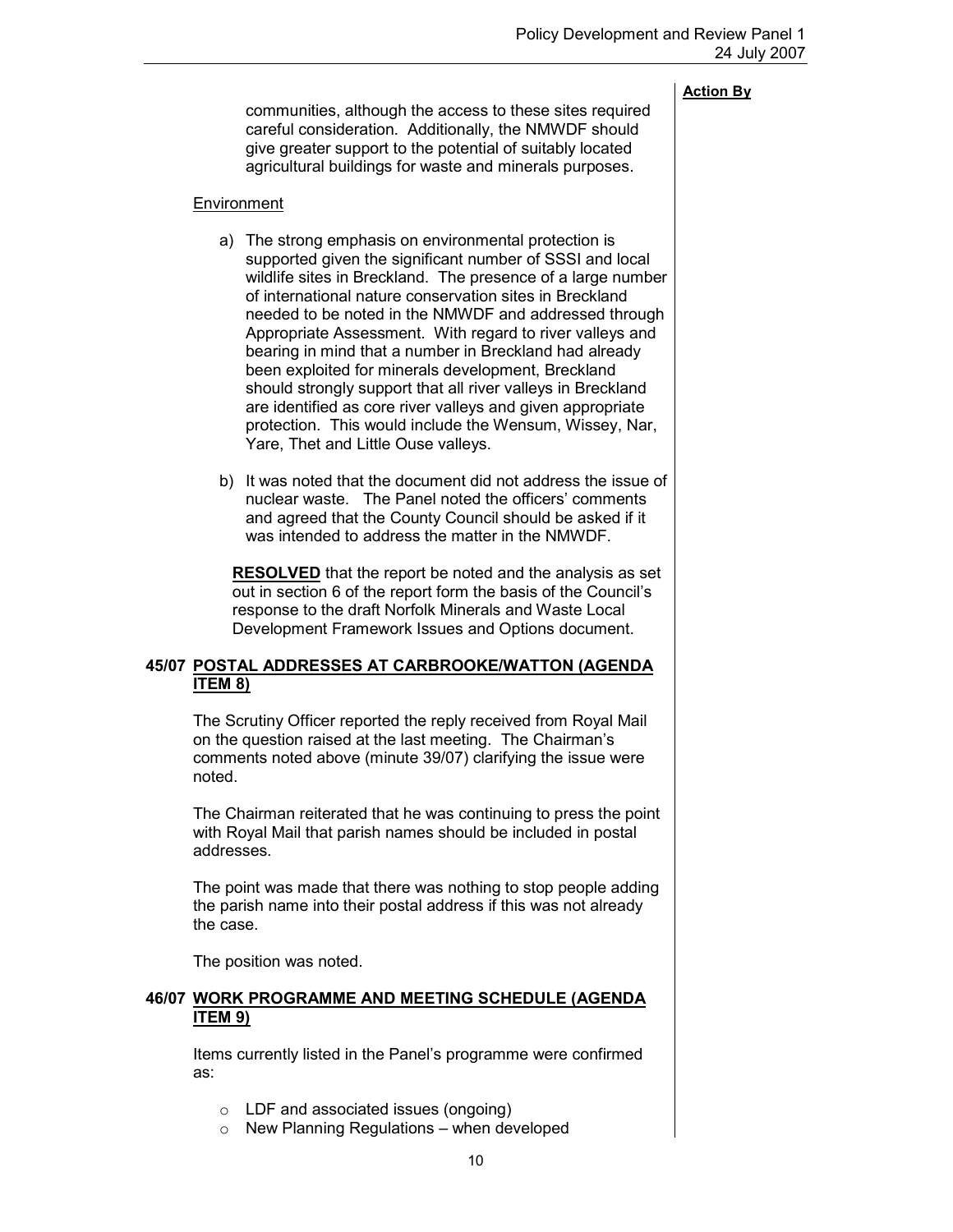|        | <b>Action By</b> |
|--------|------------------|
| DE and |                  |

 $\circ$  Regional Framework – interrelation with LDF and compatibility of policies

The following additional matters were put forward for inclusion in the programme:

- Update on progress of Thetford Growth Point project in relation to development of the LDF. Representatives of Thetford Town Council and Norfolk County Council (as members of Moving Thetford Forward and associated Member Groups) to be invited to attend for discussions.
- Snetterton Electricity Supply project (part of REV project) Update on progress requested.

Referring back to agenda item 7 and the consultation on options for waste within the NMWDF document, a member drew attention to the fact that only single loads were being accepted at the existing recycling centre in Thetford, which she felt was resulting in increases in fly tipping in and around the town. She felt this was something that needed to be reviewed.

Another member suggested that the interim solution used in Dereham, where lorries were parked on one day a week to take recycling waste, might be taken up elsewhere.

The Environmental Planning Manager felt it would be necessary to agree an additional meeting date towards the end of August to meet the existing LDF timetable.

### RESOLVED that

- (1) an additional meeting date be agreed for 10.00am Thursday, 30 August 2007 (venue to be arranged);
- (2) the item on Thetford Growth Point Status be incorporated into the work programme;
- (3) an update on the Snetterton electricity supply issue be provided to this or other Panel as may be appropriate.

### 47/07 NEXT MEETING (AGENDA ITEM 10)

 As agreed under the foregoing item, the next meeting of the Panel would take place on Thursday, 30 August 2007 at 10.00am.

The meeting closed at 11.25 am